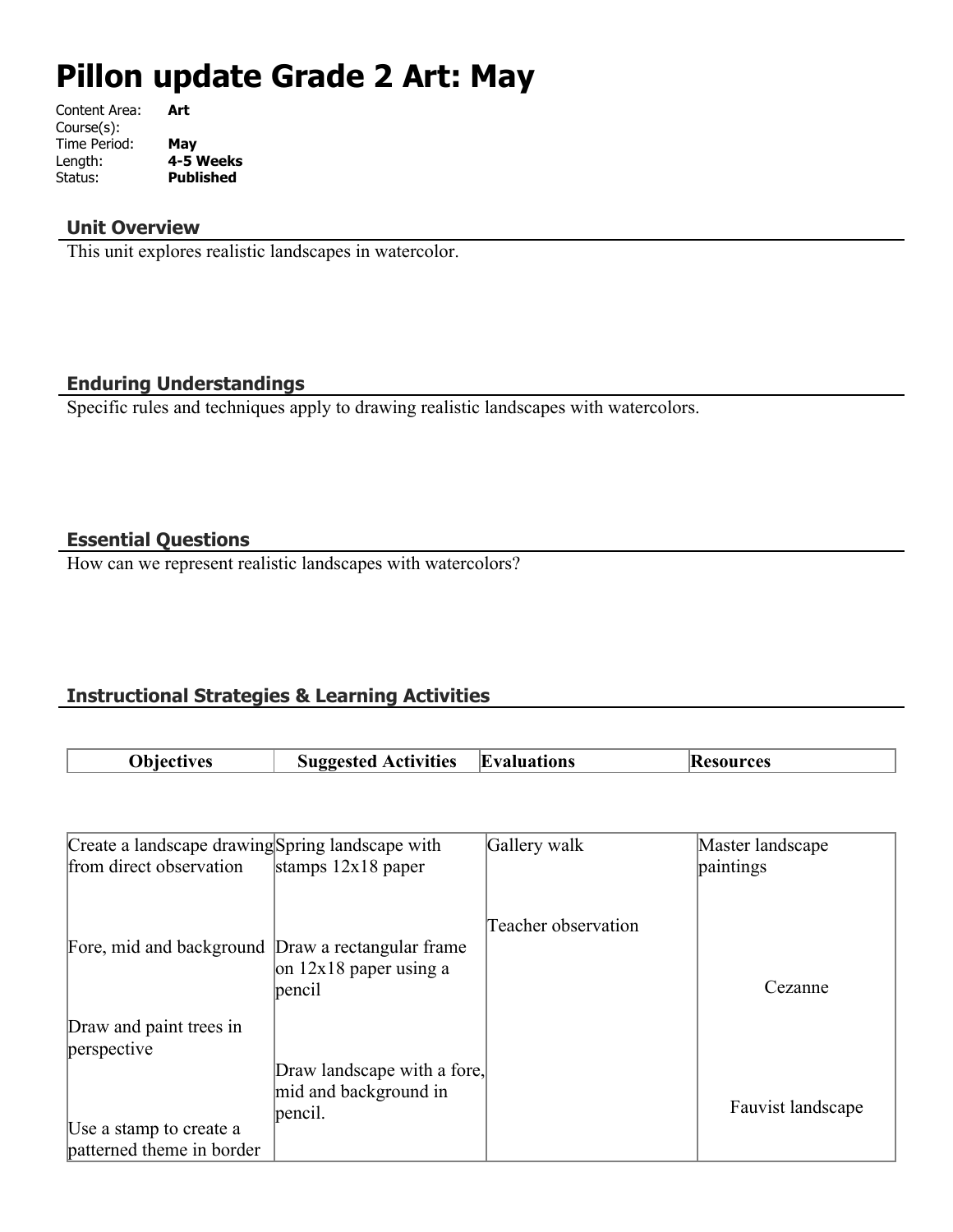| Color with tempera or<br>watercolor                                                          | William Lewis |
|----------------------------------------------------------------------------------------------|---------------|
| Paint outside frame in solid<br>color, use color bug stamps<br>to create a repeating pattern |               |

## **Integration of Career Readiness, Life Literacies and Key Skills**

Students will learn about Cezanne's career as an artist.

| <b>TECH.9.4.2.CT</b> | <b>Critical Thinking and Problem-solving</b>                                                               |
|----------------------|------------------------------------------------------------------------------------------------------------|
| TECH.9.4.2.Cl.1      | Demonstrate openness to new ideas and perspectives (e.g., 1.1.2.CR1a, 2.1.2.EH.1,<br>6.1.2. Civics CM. 2). |
| TECH.9.4.2.CI.2      | Demonstrate originality and inventiveness in work (e.g., 1.3A.2CR1a).                                      |
| WRK.9.2.2.CAP.1      | Make a list of different types of jobs and describe the skills associated with each job.                   |
| TECH.9.4.2.CT.3      | Use a variety of types of thinking to solve problems (e.g., inductive, deductive).                         |
| <b>WRK.9.2.2.CAP</b> | Career Awareness and Planning                                                                              |

## **Technology and Design Integration**

Students will view a variety of landscapes on the smartboard

# **Interdisciplinary Connections**

| MA.2.G.A    | Reason with shapes and their attributes.                                                                                                                             |
|-------------|----------------------------------------------------------------------------------------------------------------------------------------------------------------------|
| MA.2.MD.A.1 | Measure the length of an object by selecting and using appropriate tools such as rulers,<br>yardsticks, meter sticks, and measuring tapes.                           |
| LA.SL.2.1.C | Ask for clarification and further explanation as needed about the topics and texts under<br>discussion.                                                              |
| LA.SL.2.3   | Ask and answer questions about what a speaker says in order to clarify comprehension,<br>gather additional information, or deepen understanding of a topic or issue. |

#### **Differentiation**

- Understand that gifted students, just like all students, come to school to learn and be challenged.
- Pre-assess your students. Find out their areas of strength as well as those areas you may need to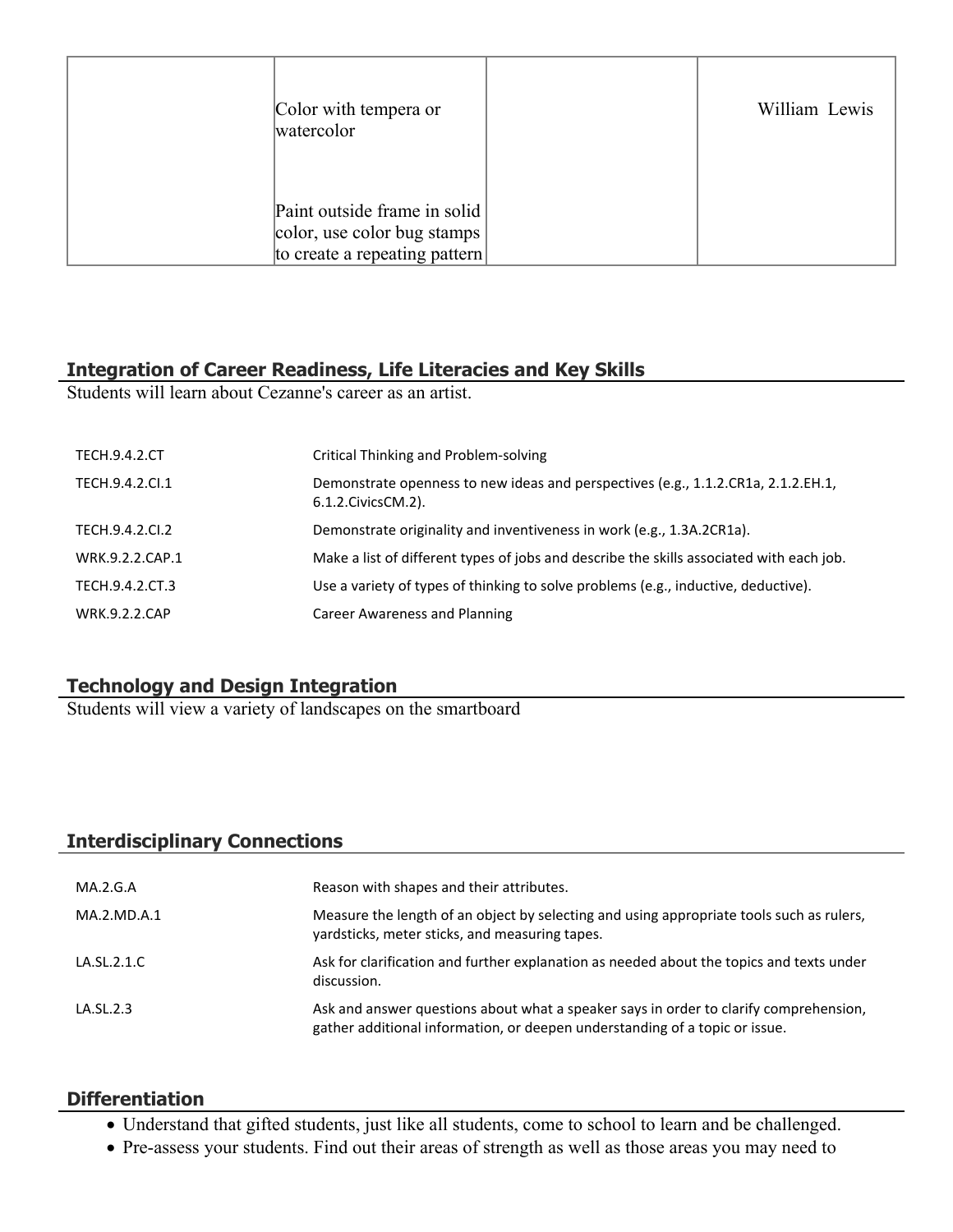address before students move on.

- Consider grouping gifted students together for at least part of the school day.
- Plan for differentiation. Consider pre-assessments, extension activities, and compacting the curriculum.
- Use phrases like "You've shown you don't need more practice" or "You need more practice" instead of words like "qualify" or "eligible" when referring to extension work.
- Encourage high-ability students to take on challenges. Because they're often used to getting good grades, gifted students may be risk averse.

### **Definitions of Differentiation Components**:

- o Content the specific information that is to be taught in the lesson/unit/course of instruction.
- o Process how the student will acquire the content information.
- o Product how the student will demonstrate understanding of the content.
- o Learning Environment the environment where learning is taking place including physical location and/or student grouping

#### **Differentiation occurring in this unit:**

Students will be encouraged to improve and challenge thier art skills as they proceed.

Simpler instructions and tasks will be assigned for struggling students

For Gifted:

Encourage students to explore concepts in depth and encourage independent studies or investigations. Use thematic instruction to connect learning across the curriculum. Encourage creative expression and thinking by allowing students to choose how to approach a problem or assignment. Expand students' time for free reading. Invite students to explore different points of view on a topic of study and compare the two. Provide learning centers where students are in charge of their learning. Brainstorm with gifted children on what types of projects they would like to explore to extend what they're learning in the classroom. Determine where students' interests lie and capitalize on their inquisitiveness. Refrain from having them complete more work in the same manner. Employ differentiated curriculum to keep interest high. Avoid drill and practice activities. Ask students' higher level questions that require students to look into causes, experiences, and facts to draw a conclusion or make connections to other areas of learning. If possible, compact curriculum to allow gifted students to move more quickly through the material. Encourage students to make transformations- use a common task or item in a different way. From

http://www.bsu.edu/web/lshasky/Forms/Interventions/Gifted.pdf

## **Modifications & Accommodations**

In addition to the differentiation above, individual IEP's and 504's will be accommodated.

Refer to QSAC EXCEL SMALL SPED ACCOMMOCATIONS spreadsheet in this discipline.

**Modifications and Accommodations used in this unit:**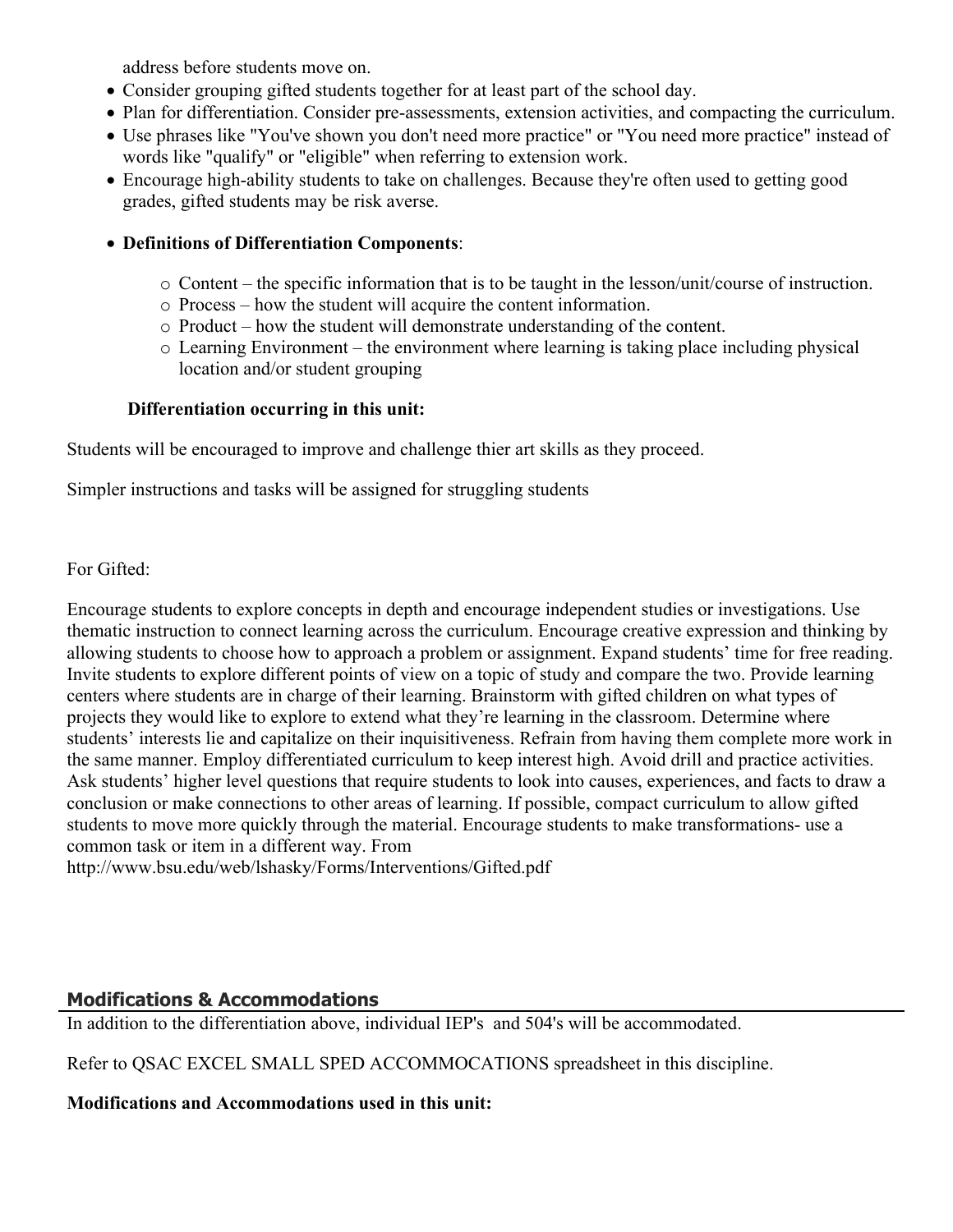#### **Benchmark Assessments**

**Benchmark Assessments** are given periodically (e.g., at the end of every quarter or as frequently as once per month) throughout a school year to establish baseline achievement data and measure progress toward a standard or set of academic standards and goals.

#### **Schoolwide Benchmark assessments:**

Aimsweb benchmarks 3X a year

Linkit Benchmarks 3X a year

DRA

#### **Additional Benchmarks used in this unit:**

Students will show evidence of proportions throughout the lesson through questioning and observation of drawing

#### **Formative Assessments**

Assessment allows both instructor and student to monitor progress towards achieving learning objectives, and can be approached in a variety of ways. **Formative assessment** refers to tools that identify misconceptions, struggles, and learning gaps along the way and assess how to close those gaps. It includes effective tools for helping to shape learning, and can even bolster students' abilities to take ownership of their learning when they understand that the goal is to improve learning, not apply final marks (Trumbull and Lash, 2013). It can include students assessing themselves, peers, or even the instructor, through writing, quizzes, conversation, and more. In short, formative assessment occurs throughout a class or course, and seeks to improve student achievement of learning objectives through approaches that can support specific student needs (Theal and Franklin, 2010, p. 151).

#### **Formative Assessments used in this unit:**

Teacher observations during the process

**Discussion** 

#### **Summative Assessments**

**summative assessments** evaluate student learning, knowledge, proficiency, or success at the conclusion of an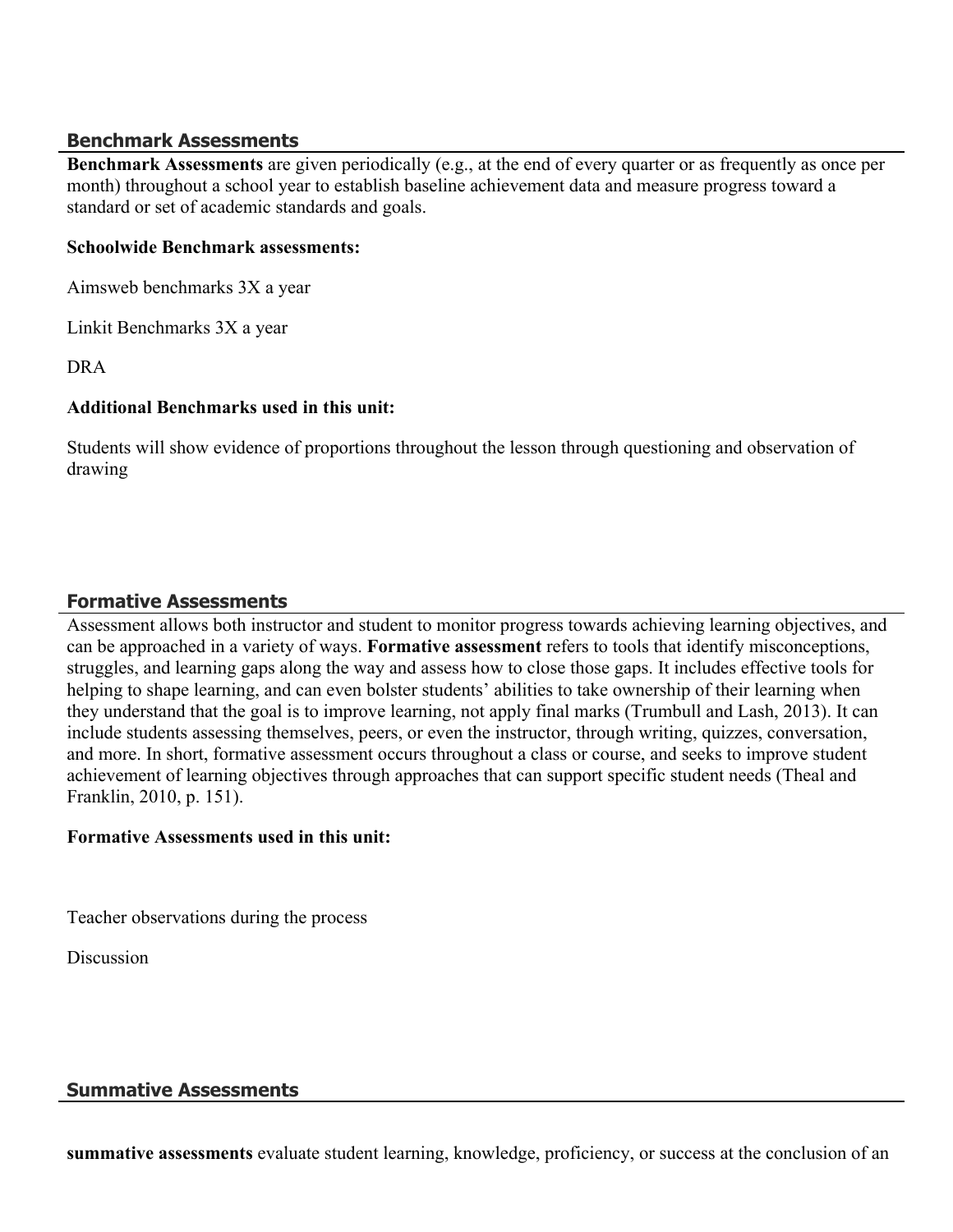instructional period, like a unit, course, or program. Summative assessments are almost always formally graded and often heavily weighted (though they do not need to be). Summative assessment can be used to great effect in conjunction and alignment with formative assessment, and instructors can consider a variety of ways to combine these approaches.

## **Summative assessments for this unit:**

Gallery walk

Teacher observation

| <b>Instructional Materials</b> |  |
|--------------------------------|--|
| Master landscapes              |  |
| Cezanne                        |  |
| Fauvist landscape              |  |
| William Lewis                  |  |
| Watercolors                    |  |

art supplies

## **Standards**

| VPA.1.1.2       | All students will demonstrate an understanding of the elements and principles that govern<br>the creation of works of art in dance, music, theatre, and visual art.                                                                                                                                            |
|-----------------|----------------------------------------------------------------------------------------------------------------------------------------------------------------------------------------------------------------------------------------------------------------------------------------------------------------|
| VPA.1.1.2.D.CS1 | The basic elements of art and principles of design govern art creation and composition.                                                                                                                                                                                                                        |
| VPA.1.1.2.D.1   | Identify the basic elements of art and principles of design in diverse types of artwork.                                                                                                                                                                                                                       |
| VPA.1.1.2.D.CS2 | Recognizing the elements of art and principles of design in artworks of known and<br>emerging artists, as well as peers, is an initial step toward visual literacy.                                                                                                                                            |
| VPA.1.1.2.D.2   | Identify elements of art and principles of design in specific works of art and explain how<br>they are used.                                                                                                                                                                                                   |
| VPA.1.3.2.D.CS1 | Visual statements in art are derived from the basic elements of art regardless of the<br>format and medium used to create the art. There are also a wide variety of art media,<br>each having its own materials, processes, and technical application methods for exploring<br>solutions to creative problems. |
| VPA.1.3.2.D.1   | Create two- and three-dimensional works of art using the basic elements of color, line,<br>shape, form, texture, and space, as well as a variety of art mediums and application<br>methods.                                                                                                                    |
| VPA.1.3.2.D.CS4 | Knowledge of visual art media necessitates an understanding of a variety of traditional<br>and nontraditional tools, applications, possibilities, and limitations.                                                                                                                                             |